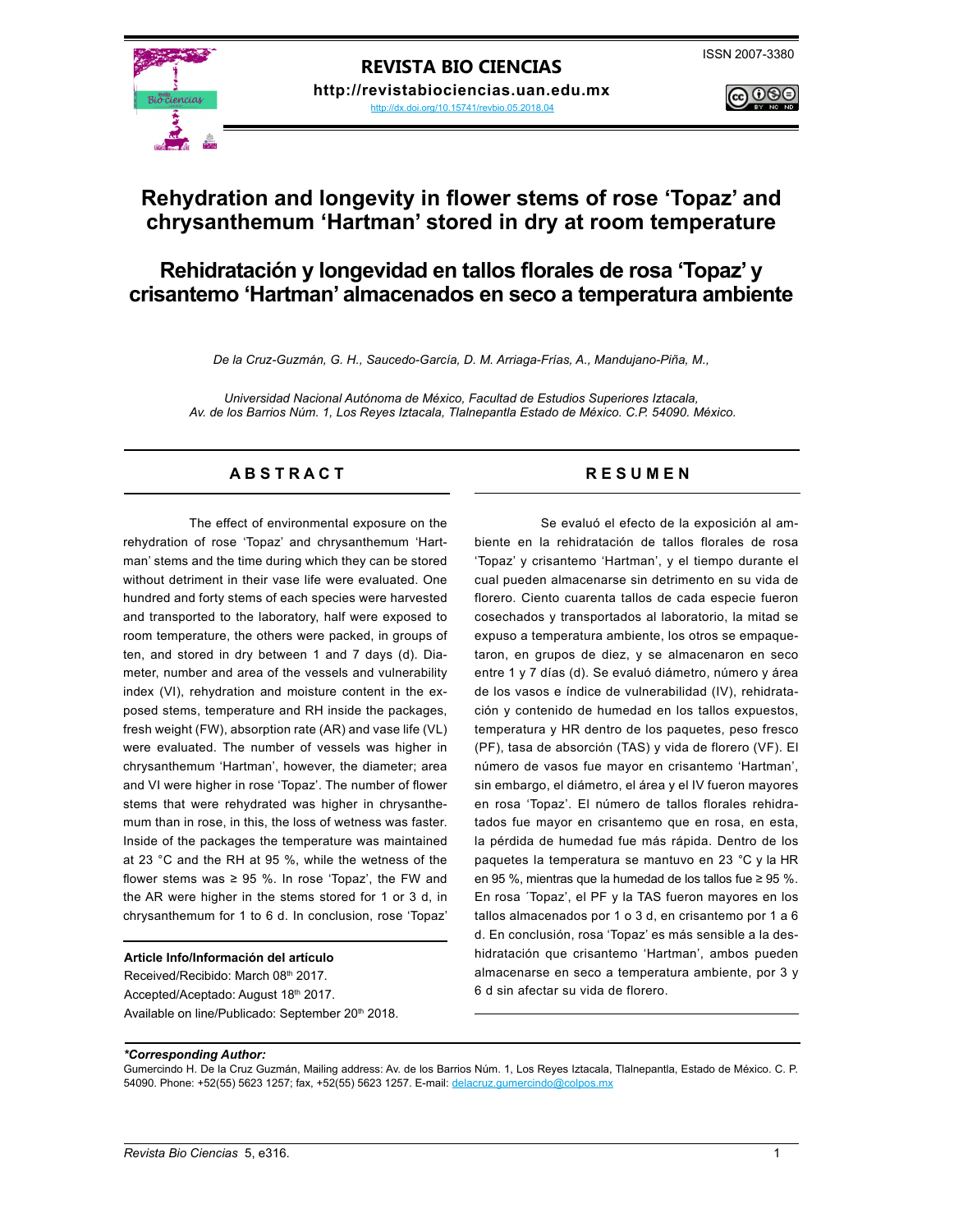

is more sensitive to dehydration than chrysanthemum 'Hartman', both can be stored in dry at room temperature, for 3 and 6 d without effect on their vase life.

# **K E Y W O R D S**

Dry handling; Uptake rate; Vessel elements; Fresh weight; Vase life.

# **Introduction**

After the harvest, the flower stems of rose 'Polo' can be handled in wet if it is introduced into preservative solutions, or in dry if they are wrapped with Kraft paper and black polyethylene bags (De la Cruz-Guzmán *et al*., 2016). In freezing rooms, the storage between 0 and 2 °C, because at higher temperatures, the respiratory rate increases exponentially and the senescence accelerates, for example, flower stems of carnations and roses stored at 20 or 30 °C have a respiratory rate 25 o 45 times higher compared to those stored between 0 y 2 °C (Reid, 2009). However, when there is no access to refrigeration systems, the dry storage at room temperature becomes a suitable option of postharvest handling due to the creation of a modified atmosphere (Lange, 2000). Inside of the packages, the flower stem transpiration dampens the Kraft paper and increases relative wetness, the respiration lessens the oxygen concentration and elevates the levels of CO<sub>2</sub> (Goszcynska y Rudnicki, 1983). In these conditions, the cellular metabolism diminishes and the storage extends. (Rudnicki *et al*., 1986). In flower stems of carnation 'Scarlet', the modified atmospheres inhibit the respiration and extend the longevity (Burana *et al*., 2014).

When placed in a vase, the stems with dry storage, reestablish the water flow in a shorter period of time, this is because the lack of water produces stress in the xylem, diminishes the water potential (Ψ) and creates a gradient between the Ψ of the solution and the xylem content that generates a higher hydration force than in wet handling (Faragher *et al.*, 1984; Cevallos and Reid, 2000; Macnish *et al*., 2009).

In cut flowers, the number and area of the vessel elements may affect directly in the water absorption of the flower stems (Zimmerman, 1978; Taiz *et al*., 2010). Vessels with large diameters ( $> 75 \mu m$ ) have less resistance to water flow and are more susceptible to embolism, compared to

# **P A L A B R A S C L A V E**

Manejo seco; Tasa de absorción; Elementos de vaso; Peso fresco; Vida de florero.

# **Introducción**

Después de la cosecha, los tallos florales de rosa 'Polo' pueden manejarse en húmedo si se introducen en soluciones preservantes, o en seco si se envuelven con papel kraft y bolsas de polietileno negro (De la Cruz-Guzmán *et al*., 2016). En las cámaras frigoríficas, el almacenamiento se realiza entre 0 y 2 °C, ya que, a temperaturas mayores la tasa de respiración se incrementa de manera exponencial y la senescencia se acelera, por ejemplo, tallos florales de claveles y rosas almacenados a 20 o 30 °C tienen una tasa respiratoria 25 o 45 veces mayor comparada con los almacenados entre 0 y 2 °C (Reid, 2009). Sin embargo, cuando no se cuenta con sistemas de refrigeración, el almacenamiento seco a temperatura ambiente resulta una opción viable de manejo postcosecha debido a que se genera una atmósfera modificada (Lange, 2000). En el interior de los empaques, la transpiración de los tallos florales humedece el papel kraft y aumenta la humedad relativa, la respiración abate la concentración de oxígeno y eleva los niveles de CO<sub>2</sub> (Goszcynska y Rudnicki, 1983). En estas condiciones, el metabolismo celular disminuye y el almacenamiento se prolonga (Rudnicki *et al*., 1986). En tallos florales de clavel 'Scarlet', las atmósferas modificadas inhiben la respiración y prolongan la longevidad (Burana *et al*., 2014).

Cuando se colocan en el florero los tallos con almacenamiento seco restablecen en menor tiempo el flujo hídrico, ya que la ausencia de agua genera estrés en el xilema, disminuye el potencial hídrico (Ψ) y crea un gradiente entre el Ψ de la solución y el contenido del xilema que genera una fuerza de hidratación mayor que en manejo húmedo (Faragher *et al.*, 1984; Cevallos y Reid, 2000; Macnish *et al*., 2009).

En flores de corte, el número y área de los elementos de vaso pueden influir de manera directa en la absorción de agua de los tallos florales (Zimmerman, 1978; Taiz *et al*., 2010). Vasos con diámetros grandes (> 75 µm) tienen menor resistencia al flujo hídrico y son más susceptibles al embolismo comparado con los de calibre menor (van Doorn y Reid, 1995; van Meeteren *et al*., 1999; Jedrzejuk *et al*., 2012).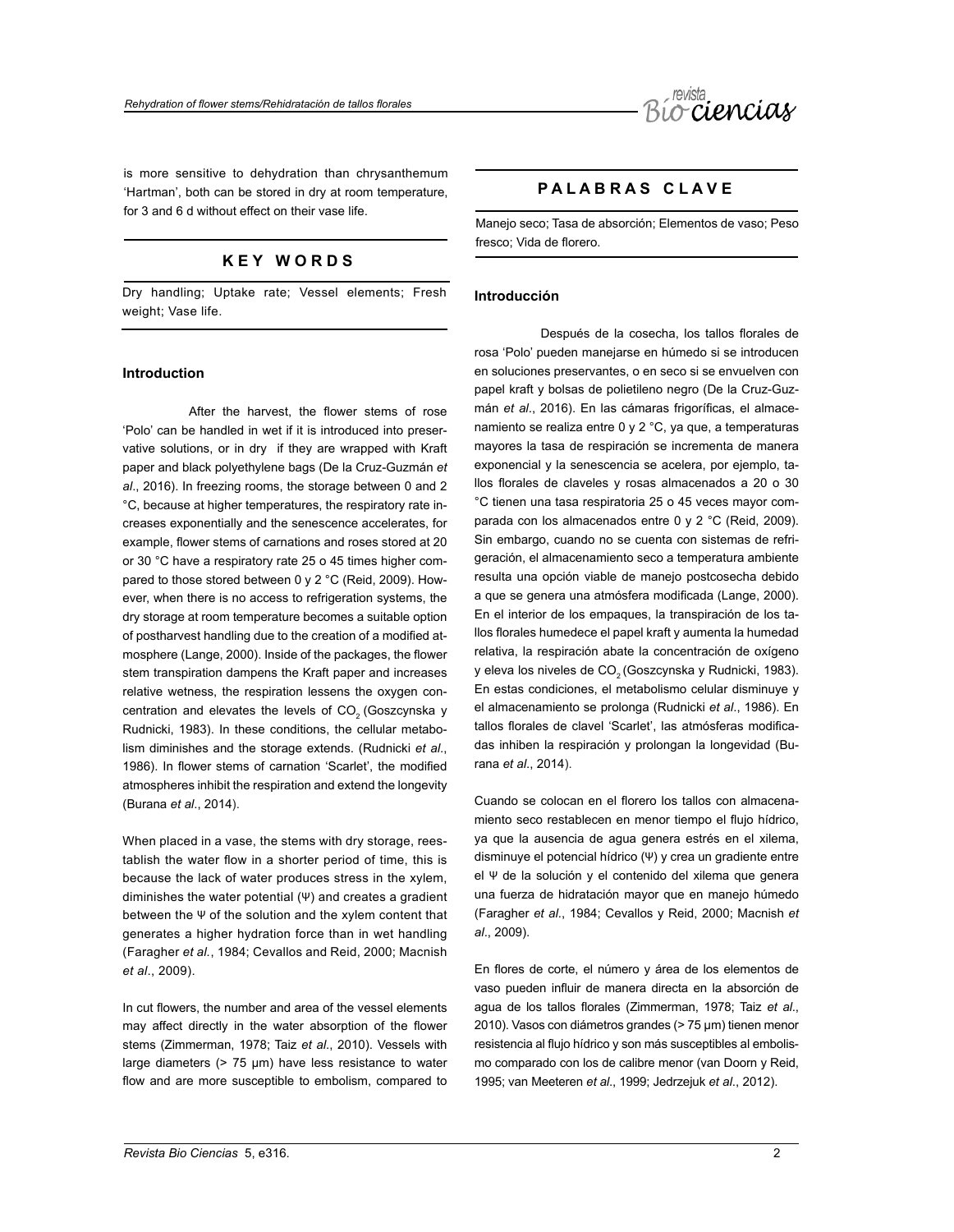

those of a smaller caliber (van Doorn and Reid, 1995; van Meeteren *et al*., 1999; Jedrzejuk *et al*., 2012).

In woody species, the vulnerability index (VI), which is obtained when dividing the diameter of the vessel elements by the number of vessels  $mm<sup>2</sup>$ , is a measure of the resistance to water stress. Cultivars with VI values higher than 1.0 are vulnerable or little resistant to water stress, those with values lower than 1.0 occurred because the stems were stressed and are resistant to embolism (Carlquist, 1977; Hacke *et al*., 2001).

In postharvest handling, the exposure to environment or the storage conditions of flower stems, associated with the characteristics of the vessel elements, may result in differences in water flow recovering and vase life of rose and chrysanthemum. Therefore, the objectives of this work are: To evaluate the effect of exposure to room temperature (20 ± 3 °C) for 48 h in rehydration of flower stems of rose 'Topaz' and chrysanthemum 'Hartman', and to determine the time during which these flower stems can be stored at room temperature (20  $\pm$  3 °C) without detriment in their vase life.

### **Materials and Methods**

The stems of rose 'Topaz' came from mother plants, six years old, which are grown in the corporation Flores Selectas de Tequexquináhuac, S. de P. R. de R. L., those of chrysanthemum 'Hartman' were grown under plastic covering in summer 2015 in Tequexquináhuac, Texcoco, Estado de México. At 7:00 am 140 flower stems of rose 'Topaz' and 140 of chrysanthemum 'Hartman' were picked, with length between 60 and 65 cm and average foliar area of 410  $\pm$  15 and 96  $\pm$  3.5 cm<sup>2</sup>, respectively. Ten stems were transported in wet, submerged in water at 15 cm above their base, and 130 in dry, wrapped with Kraft paper and black polyethylene bags. At the laboratory, the stems handled in wetness or control were trimmed off 3 cm in its basal part, they were weighted, placed in vases with 250 mL of solution prepared with  $0.7$ mM CaCl<sub>3</sub> + 1.5mM NaHCO<sub>3</sub> + 0.005mM CuSO<sub>4</sub> (van Meeteren et al., 2001). They were randomly distributed in the laboratory at room temperature with a lightening of 10 µmol  $m<sup>2</sup> s<sup>-1</sup>$ , at a temperature of 20 ± 3 °C, relative humidity of 45 ± 7.5 % and a photoperiod of 12 h. The flower stems handled in dry were separated in two groups of 60 and 70 stems each; the stems of the first group were packed and exposed horizontally at the room temperature of the laboratory during 48 h. The stems in the

Para especies leñosas, el índice de vulnerabilidad (IV), que se obtiene al dividir el diámetro de los elementos de vaso entre el número de vasos mm<sup>-2</sup>, es una medida de la resistencia al estrés hídrico. Cultivares con valores de IV superiores a 1.0 son vulnerables o poco resistentes al estrés hídrico, los que tienen valores menores que 1.0 significa que los tallos estuvieron estresados y son resistentes al embolismo (Carlquist, 1977; Hacke *et al*., 2001).

En el manejo postcosecha, la exposición al ambiente o las condiciones en que se almacenan los tallos florales, asociado a las características de los elementos de vaso, puede traer diferencias en la recuperación del flujo hídrico y vida en florero de rosa y crisantemo, por lo que este trabajo tuvo como objetivos: Evaluar el efecto de la exposición a temperatura ambiente (20 ± 3 °C) por 48 h en la rehidratación de tallos florales de rosa 'Topaz' y crisantemo 'Hartman', y determinar el tiempo durante el cual estos tallos florales pueden almacenarse a temperatura ambiente (20 ± 3 °C) sin detrimento en su vida de florero.

# **Materiales y Métodos**

Los tallos de rosa 'Topaz' provinieron de plantas madre, de seis años, que se cultivan en la empresa Flores Selectas de Tequexquináhuac, S. de P. R. de R. L., los de crisantemo 'Hartman' fueron cultivados bajo cubierta plástica en verano de 2015 en Tequexquináhuac, Texcoco, Estado de México. A las 7:00 am se cosecharon 140 tallos florales de rosa 'Topaz' y 140 de crisantemo 'Hartman' con longitudes entre 60 y 65 cm y área foliar promedio de 410  $± 15$  y 96  $± 3.5$  cm<sup>2</sup> respectivamente. Diez tallos se transportaron en húmedo, sumergidos en agua 15 cm por arriba de su base, y 130 en seco, envueltos con papel kraft y bolsas de polietileno negro. En el laboratorio, los tallos con manejo húmedo o control se recortaron 3 cm en su porción basal, se pesaron, se colocaron en floreros con 250 mL de solución preparada con 0.7mM CaCl<sub>a</sub> + 1.5mM NaHCO<sub>a</sub> + 0.005mM CuSO<sub>4</sub> (van Meeteren *et al*., 2001), y se distribuyeron al azar en el ambiente del laboratorio con iluminación de 10 µmol m<sup>-2</sup> s<sup>-1</sup>, temperatura de 20 ± 3 °C, humedad relativa de 45 ± 7.5 % y fotoperiodo de 12 h. Los de manejo seco se separaron en dos grupos de 60 y 70 tallos florales cada uno; los del primer grupo se desempaquetaron y se expusieron, en forma horizontal, al ambiente del laboratorio por 48 h, los del segundo grupo se recortaron 3 cm de su base, se pesaron y formaron 7 subgrupos de 10 tallos florales cada uno. Cada subgrupo se envolvió con papel kraft y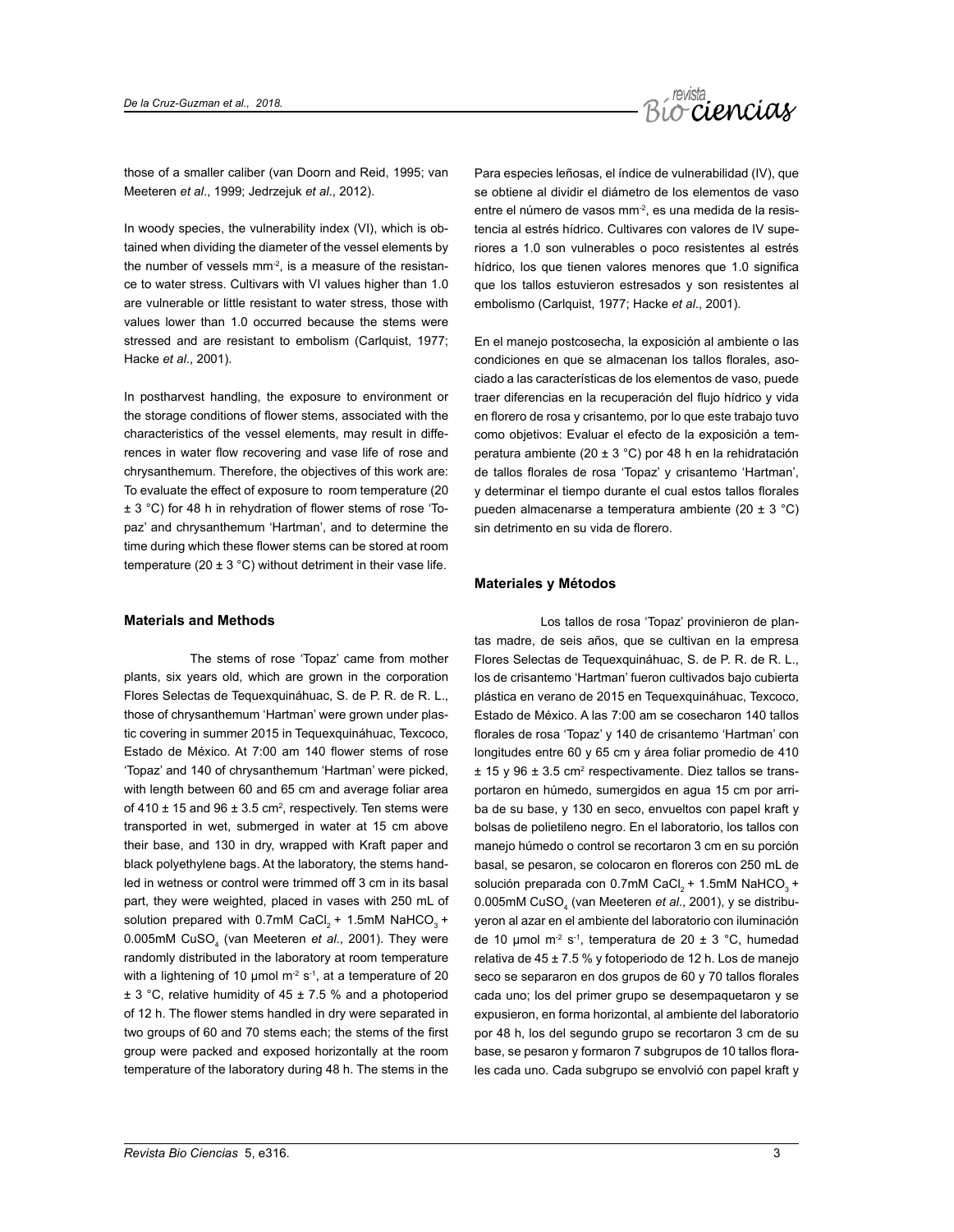

second group were trimmed off 3 cm from their base, were weighted and seven subgroups were formed of 10 flower stems each. Each subgroup was wrapped with Kraft paper and bags of black polyethylene and were stored between 1 and 7 d in the same room.

# Evaluated items:

**Diameter, number and area of the vessel elements and vulnerability index (VI).** In 3 flower stems of rose 'Topaz' and chrysanthemum 'Hartman', fractions of 3 cm in length in the central part were obtained and fixed in FAA (formaldehyde, 10; alcohol, 50; acetic acid, 5 and distilled water, 35 mL), to be included later into paraffin wax and make cross sections of 20 μm (Ruzin, 1999). The images were processed with a photomicroscope (III, Carl Zeiss) with a built-in digital camera for microscopy (PAXcam 3). From each species, 45 fields (15 per stem section) were selected and the number of vessels  $mm<sup>2</sup>$  were counted with the aim of 16 X. Fort he diameter and area of the vessel elements, the quality of the images was improved with the free software GIMP, 2.8.4, the values were obtained with "Image tool", 3.40 (Willcox *et al*., 2002). The vulnerability index (VI) was calculated with the equation suggested by Hacke *et al.,* (2001).

**Rehydration of the flower stems exposed to room temperature during 48 h.** Every 8 h, 7 flower stems of rose 'Topaz' and 7 of chrysanthemum 'Hartman' were randomly picked, they were trimmed 3 cm from their base, weighed on a digital scale (Velab® ES-1000H, with 0.01 g precision) and each of them was placed in a vase with 250 mL of solution prepared with  $0.7$ mM CaCl<sub>3</sub> + 1.5mM NaHCO<sub>3</sub> + 0.005mM CuSO<sub>4</sub> (van Meeteren *et al.*, 2001). The stems whose fresh weight was  $\geq$  95 %, in relation to the initial mass, 24 h after being placed in the vase, were considered rehydrated flower stems.

**Moisture content in the flower stems exposed to room temperature during 48 h.** It was determined every 8 h by randomly picking 3 flower stems of rose and 3 of chrysanthemum. The biomass from each of them was registered and the dry biomass was obtained, in an oven at 80 °C during 24 h, from leaves, flower stems and buds. The moisture content was obtained with the equation (1):

(1) Muitare content (9) = 
$$
1 - \frac{Dry\text{ biomazz}}{Frash\text{ biomazz}}
$$
 (100)

**Temperature and relative humidity (RH) inside the packages, moisture content in the flower stems stored in dry between 1 and 7 days (d).** Sensors (HOBO®) bolsas de polietileno negro y se almacenaron entre 1 y 7 d en el mismo ambiente.

Se evaluó:

**Diámetro, número y área de los elementos de vaso e índice de vulnerabilidad (IV).** En 3 tallos florales de rosa 'Topaz' y crisantemo 'Hartman' se obtuvieron fracciones de 3 cm de longitud en la parte media y se fijaron en FAA (formaldehido, 10; alcohol, 50; ácido acético, 5 y agua destilada, 35 mL), para luego incluirse en parafina y realizar cortes transversales de 20 μm (Ruzin, 1999). Las imágenes se procesaron con un fotomicroscopio (III, Carl Zeiss) con cámara digital para microscopia (PAXcam 3) integrada. De cada especie se seleccionaron 45 campos (15 por fracción de tallo) y se contó el número de vasos mm-2 con el objetivo de 16 X. Para el diámetro y área de los elementos de vaso, la calidad de las imágenes se mejoró con el software libre GIMP, 2.8.4, los valores se obtuvieron con "Image tool", 3.40 (Willcox *et al*., 2002). El índice de vulnerabilidad (IV) se calculó con la ecuación propuesta por Hacke *et al.,* (2001).

**Rehidratación de los tallos florales expuestos al ambiente por 48 h.** Cada 8 h se seleccionaron al azar 7 tallos florales de rosa 'Topaz' y 7 de crisantemo 'Hartman', se recortaron 3 cm de su base, se pesaron con una balanza digital (Velab® ES-1000H, con 0.01 g de precisión) y cada uno se colocó, en un florero con 250 mL de solución preparada con 0.7mM CaCl<sub>2</sub> + 1.5mM NaHCO<sub>3</sub> + 0.005mM CuSO<sub>4</sub> (van Meeteren *et al*., 2001). Se consideró como tallos florales rehidratados aquellos cuyo peso fresco fue ≥ 95 %, respecto a la masa inicial, 24 h después de colocarse en el florero.

**Contenido de humedad en los tallos florales expuestos al ambiente por 48 h.** Se determinó, cada 8 h, mediante la selección al azar de 3 tallos florales de rosa y 3 de crisantemo. De cada uno se registró la biomasa fresca y se obtuvo la biomasa seca, en un horno a 80 °C por 24 h, de hojas, tallos y botones florales. El contenido de humedad se obtuvo con la ecuación (1):

(1) Contenido de humedad  $(\mathcal{Y}_i) = 1 - \frac{Riemara\,s}{}$ eca (100)

**Temperatura y humedad relativa (HR) dentro de los paquetes, contenido de humedad en los tallos florales almacenados en seco entre 1 y 7 días (d).** En el interior de cada paquete se colocaron sensores (HOBO®) para medir la temperatura y humedad relativa alrededor de los tallos florales. Al desempaquetar los tallos florales se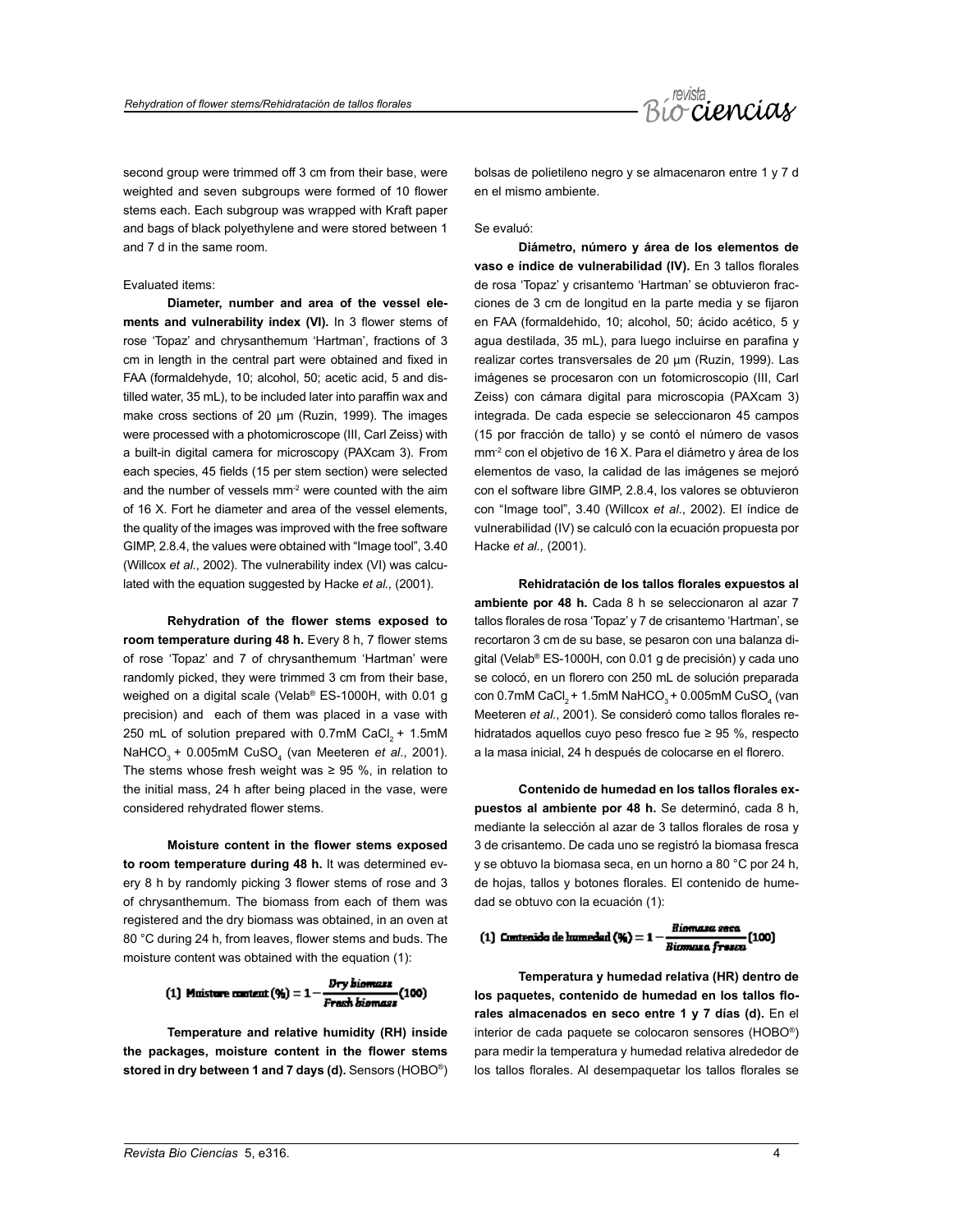

were placed inside each package to measure temperature and relative humidity around the flower stems. When the flower stems were unpacked, moisture content was determined through the equation (1), in 3 flower stems of rose and 3 of chrysanthemum. The 7 remaining were weighed, trimmed at 3 cm from their base and weighed again, then placed in vases with 250 mL of solution (van Meeteren *et al*., 2001), forming this way the experimental units that were randomly distributed in the laboratory. It was evaluated:

**Fresh weight (FW) absorption rate of the solution (ARS).** With the digital scale (Velab® ES-1000H, with 0.01 g precision), the fresh weight of the flower stems and the solution of the base were daily registered, and the FW was calculated in percentage and the ARS in mL g<sup>-1</sup> d<sup>-1</sup> (Rezvanypour and Osfoori, 2011).

**Flower opening index (OI) and flower vase life (VL).** The OI was obtained by means of dividing the flower opening as a result of the treatments by the average flower opening, 88.7 ± 7.4 for rose 'Topaz' and 126.75 ± 1.20 mm for chrysanthemum 'Hartman'. The VL was determined by means of counting the amount of days that the flower stems remained in the base without showing bent neck symptoms, petal falling, leaf withering or yellowing.

**Statistical Analysis.** Descriptive statistic was applied to the results of rehydration; the moisture content, amount and area of the vessel elements, fresh weight, absorption rate of the solution and flower vase life were processed through variance analysis of a factor and measurement comparison tests (Tukey, 0.05). The SAS® statistic package v. 9.0 for Windows was used.

# **Results and Discussion**

# **Diameter, number and area of the vessel elements and vulnerability index (VI)**

In chrysanthemum 'Hartman', the number of vessels was significantly higher than in rose 'Topaz'. Nevertheless, the diameter, area and vulnerability index were higher in rose than in chrysanthemum (Table 1).

The diameter of the vessels varies among cultivars, for rose 'Grand Gala', 'Vega' and 'Polo', it fluctuates within 13.2 to 39.3, 14.7 to 67.7 and 100 to 180 µm, respectively (Hernández-Hernández *et al*., 2009; De la Cruz-Guzmán *et al*., 2016).

determinó el contenido de humedad, con la ecuación (1), en 3 tallos florales de rosa y 3 de crisantemo. Los 7 restantes se pesaron, se recortaron 3 cm de su base, se pesaron nuevamente, y colocaron en floreros con 250 mL de solución (van Meeteren *et al*., 2001), formándose así las unidades experimentales que se distribuyeron al azar en el laboratorio. Se evaluó:

**Peso fresco (PF) y tasa de absorción de la solución (TAS).** Con la balanza digital (Velab® ES-1000H, con 0.01 g de precisión), se registraron diariamente, el peso fresco de los tallos florales y el de la solución del florero y se calculó el PF en porcentaje y la TAS en mL g-1 d-1 (Rezvanypour y Osfoori, 2011).

**Índice de apertura floral (IA) y vida de florero (VF).** El IA se obtuvo al dividir la apertura floral por efecto de los tratamientos entre la apertura floral promedio, 88.7  $± 7.4$  para rosa 'Topaz' y 126.75  $± 1.20$  mm para crisantemo 'Hartman'. La VF se determinó contando el número de días que los tallos florales permanecieron en el florero sin mostrar síntomas de cabeceo, caída de pétalos, marchitez o amarillamiento de las hojas.

**Análisis Estadístico.** A los resultados de rehidratación se les aplicó estadística descriptiva, el contenido de humedad, número y área de los elementos de vaso, peso fresco, tasa de absorción de la solución y vida de florero se procesaron mediante análisis de varianza de un factor y pruebas de comparación de medias (Tukey, 0.05). Se utilizó el paquete estadístico SAS® v. 9.0 para Windows.

#### **Resultados y Discusión**

# **Diámetro, número y área de los elementos de vaso e índice de vulnerabilidad (IV)**

En crisantemo 'Hartman', el número de vasos fue significativamente mayor que en rosa 'Topaz'. Sin embargo, el diámetro, el área de los vasos y el índice de vulnerabilidad fueron mayores en rosa que en crisantemo (Tabla 1).

El diámetro de los vasos varía entre cultivares, para rosa 'Grand Gala', 'Vega' y 'Polo' oscila entre 13.2 a 39.3, 14.7 a 67.7 y 100 a 180 µm, respectivamente (Hernández-Hernández *et al*., 2009; De la Cruz-Guzmán *et al*., 2016).

Estas variaciones pueden afectar la hidratación de los tallos florales, debido a que los vasos grandes presentan menos resistencia al flujo, pero son más susceptibles a la cavitación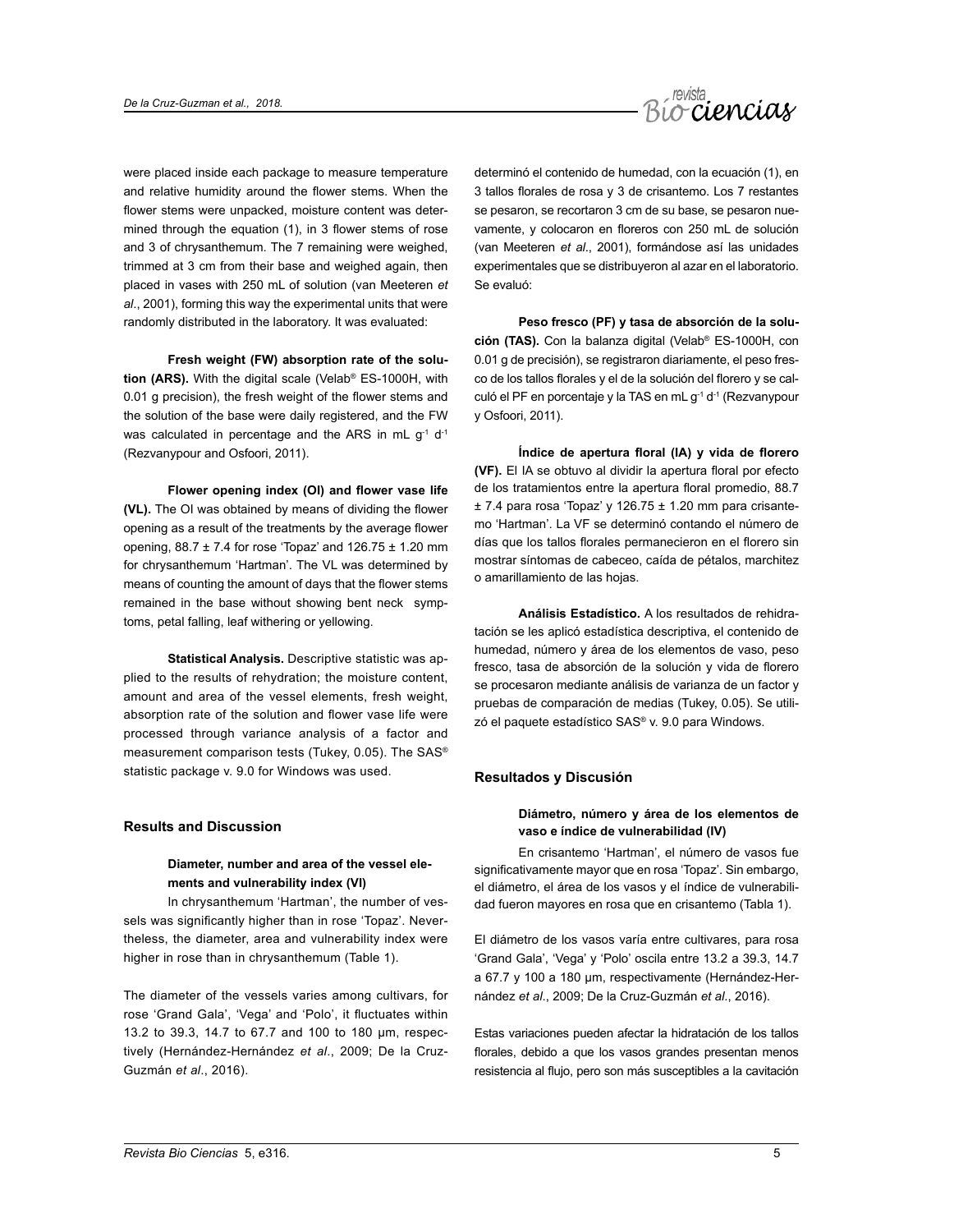

| 1<br>an |  |
|---------|--|
|---------|--|

# **Number, diameter and area of the vessels and vulnerability index in the middle part of the flower stems of rose 'Topaz' and chrysanthemum 'Hartman'.**

|  | labla |  |
|--|-------|--|
|--|-------|--|

**Número, diámetro y área de los vasos e índice de vulnerabilidad en la parte media de tallos florales de rosa 'Topaz' y crisantemo 'Hartman'.**

| <b>Floral stems</b>        |                           | VI            |                  |                    |
|----------------------------|---------------------------|---------------|------------------|--------------------|
|                            | Number (mm <sup>2</sup> ) | Diameter (µm) | Area $(\mu m^2)$ |                    |
| Rose 'Topaz'               | 282.63 b <sup>z</sup>     | 127.84 a      | 17705.00 a       | 0.466a             |
| Chrysanthemum<br>'Hartman' | 324.80a                   | 107.51 b      | 11494.00 b       | 0.329 <sub>b</sub> |
| <b>MSD</b>                 | 37.715                    | 20.26         | 3759.00          | 0.0717             |
| VC                         | 16.59                     | 23.25         | 34.42            | 24.08              |

z The means followed by different letters, in each column, indicate significant differences (Tukey, 0.05). MSD, minimum significant difference; VC, variation coefficient; VI, vulnerability index. Each datum is the average of 15 repetitions.

<sup>z</sup>Medias seguidas por letras diferentes, en cada columna, indican diferencias significativas (Tukey, 0.05). DMS, diferencia mínima significativa; CV, coeficiente de variación; IV, índice de vulnerabilidad. Cada dato es el promedio de 15 repeticiones.

These variations may affect hydration in flower stems because the large vessels show less flow resistance but are more susceptible to cavitation compared to small vessels, which offer higher resistance, but are less susceptible to cavitation. (Hargrave *et al*., 1994; Nijsse *et al*., 2001; van Doorn, 2012). The vessels with a smaller diameter (107.5 µm) chrysanthemum 'Hartman', are less susceptible to embolism than those of rose 'Topaz' (127.8 µm) which could lead to differences in rehydration.

Regarding the number of vessels, in rose 'Lovely Red', 'Rouge Baiser' and 'Polo' 267, 308 and 388 vessels mm-2 are respectively reported (Cohen *et al*., 2012; De la Cruz-Guzmán *et al*., 2016). These parameters are similar to those obtained in rose 'Topaz' (283) and chrysanthemum 'Hartman' (325 vessels mm<sup>-2</sup>). In species that lack of tracheid, such as rose and chrysanthemum, the number of vessels becomes important for tissue hydration because these are the only elements of the xylem that conduct water to the upper parts of the plant (Fahn *et al*., 1986).

The vulnerability index (VI) was greater in rose (0.466) than in chrysanthemum (0.329). Cultivars with VI values greater than 1.0 indicate that they are vulnerable or little resistant to hydric stress, whereas values lower than 1.0 indicate that the stems were stressed and are resistant to embolism (Carlquist, 1977; Hacke *et al*., 2001). In this case, the VI of rose was closer to 1.0 than the chrysanthemum, which suggests less resistance to hydric stress. Within the same comparados con vasos pequeños que ofrecen mayor resistencia, pero son menos susceptibles a cavitar (Hargrave *et al*., 1994; Nijsse *et al*., 2001; van Doorn, 2012). Los vasos con diámetro menor (107.5 µm) de crisantemo 'Hartman', son menos susceptibles al embolismo que los de rosa 'Topaz' (127.8 µm) lo cual pudo conllevar a diferencias en la rehidratación.

Con respecto al número de vasos, en rosa 'Lovely Red', 'Rouge Baiser' y 'Polo' se reportan 267, 308 y 388 vasos mm-2 respectivamente (Cohen *et al*., 2012; De la Cruz-Guzmán *et al*., 2016). Estos valores son similares a los obtenidos en rosa 'Topaz' (283) y crisantemo 'Hartman' (325 vasos mm-2). En las especies que carecen de traqueidas como es el caso de rosa y crisantemo, el número de vasos resulta importante para la hidratación de los tejidos, ya que son los únicos elementos del xilema que conducen el agua hacia las partes superiores de la planta (Fahn *et al*., 1986).

El índice de vulnerabilidad (IV) fue mayor en rosa (0.466) que en crisantemo (0.329). Cultivares con valores de IV superiores a 1.0 indican que son vulnerables o poco resistentes al estrés hídrico, mientras que los valores menores que 1.0 indican que los tallos estuvieron estresados y son resistentes al embolismo (Carlquist, 1977; Hacke *et al*., 2001). En este caso, el IV de rosa fue más cercano a 1.0 que el de crisantemo, lo cual sugiere menor resistencia al estrés hídrico. Dentro de un mismo cultivar el IV puede variar con la longitud del tallo floral: 0.14, 0.83 y 1.24 para tallos florales de rosa 'Polo' con 25, 35 y 50 cm de longitud respectivamente (Arriaga-Frías *et al*., 2016).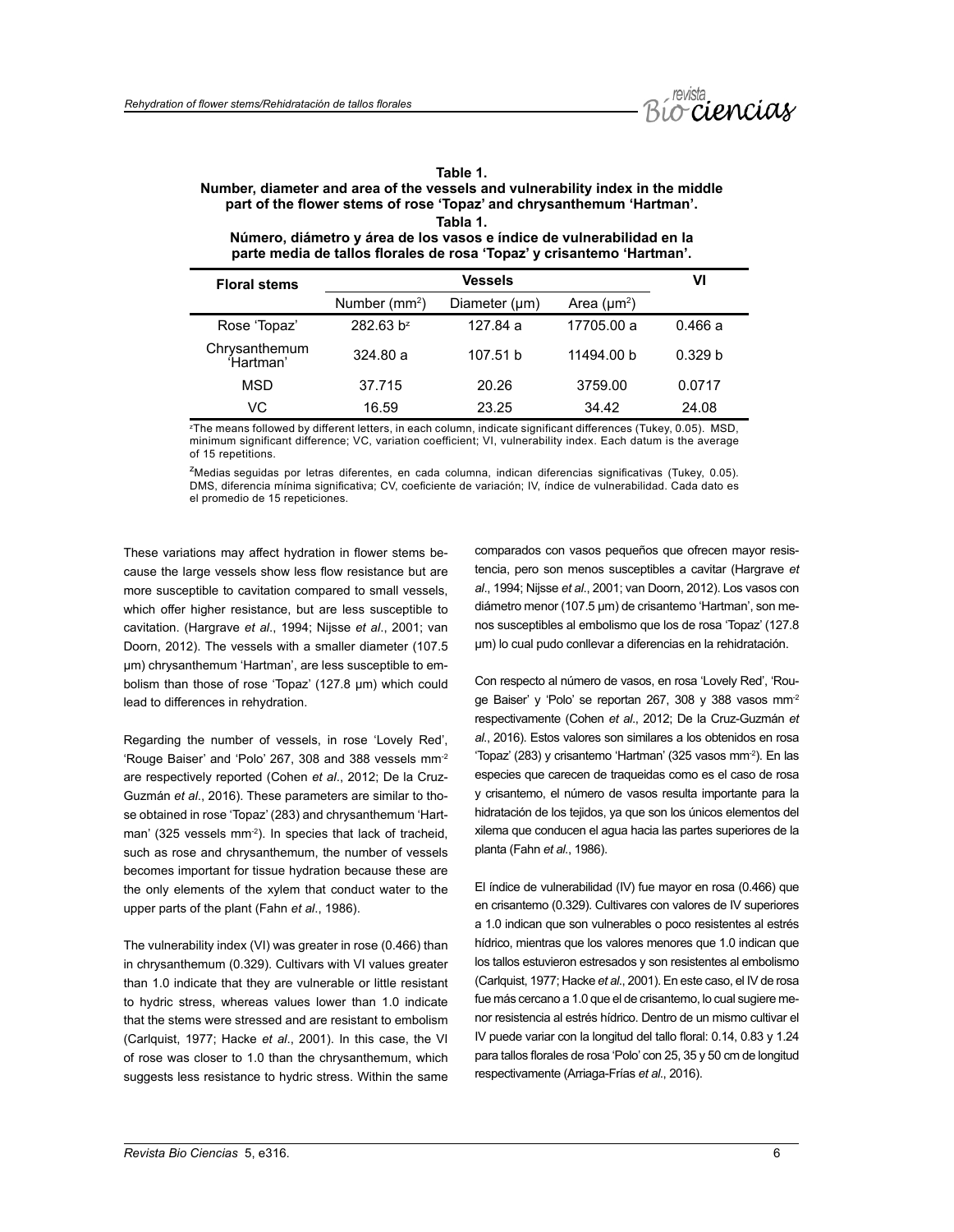

cultivar, the VI may vary with the length of the flower stem: 0.14, 0.83 and 1.24 for flower stem of rose 'Polo' with 25, 35 and 50 cm length respectively (Arriaga-Frías *et al*., 2016).

# **Rehydration of flower stems exposed to the environment during 48 h**

The flower stems of rose 'Topaz' were more susceptible to dehydration than those of chrysanthemum 'Hart-

# **Rehidratación de los tallos florales expuestos al ambiente por 48 h**

Los tallos florales de rosa 'Topaz' fueron más susceptibles a la deshidratación que los de crisantemo 'Hartman', ya que, con 24 h de exposición al ambiente, 57 % de los tallos de rosa dejaron de rehidratarse y a las 40 h ninguno se rehidrató, mientras que los de crisantemo pueden exponerse por 40 h y solo el 14 % no se rehidrata (Tabla 2).

| Table 2.                                                                    |
|-----------------------------------------------------------------------------|
| Flower stems that recovered their hydration ( $\geq$ 95 %) 24 h after being |
| placed in vases with 250 mL of solution (van Meeteren et al., 2001).        |
| Tabla 2.                                                                    |

**Tallos florales que recuperaron su hidratación (≥ 95 %) 24 h después de colocarlos en floreros con 250 mL de solución (van Meeteren** *et al***., 2001).**

| <b>Exposure time to the</b> | Stems that regained their hydration (%) |                            |  |
|-----------------------------|-----------------------------------------|----------------------------|--|
| environment (h)             | Rose 'Topaz'                            | Chrysanthemum<br>'Hartman' |  |
| 0                           | 100 <sup>z</sup>                        | 100                        |  |
| 8                           | 86                                      | 100                        |  |
| 16                          | 71                                      | 100                        |  |
| 24                          | 43                                      | 100                        |  |
| 32                          | 28                                      | 100                        |  |
| 40                          | 0                                       | 86                         |  |
| 48                          | 0                                       | 86                         |  |

z The values were obtained from seven floral stems.

z Los valores se obtuvieron de siete tallos florales.

man', due to the fact that upon a 24 h period of exposure to the environment, 57 % of the stems of rose did not regained their hydration and at 40 h none recovered it, whereas those of chrysanthemum can be exposed during 40 h and only 14 % does not regain their hydration (Table 2).

A great number of vessels improve the conduction capacity and smaller diameters decrease the cavitation risk (Martínez-Vilalta *et al*., 2002). The xylem of chrysanthemum 'Hartman' showed a greater number of vessels but with smaller diameters, opposite to rose 'Topaz', which presented a higher risk of cavitation, therefore, a lower capacity of rehydration when placed in the vase.

The hydric flow blocking caused by dry storage can take place in the conducts or walls of the xylem vessels. If it happens only in the conducts, the hydric conductivity remains, however, when the walls of the vessels get dry, the water flow reduces because the permeability of the walls decreaUn gran número de vasos favorece la capacidad de conducción y diámetros más pequeños disminuyen el riesgo de cavitación (Martínez-Vilalta *et al*., 2002). El xilema de crisantemo 'Hartman' presentó mayor número de vasos pero con diámetros más pequeños, de manera opuesta a rosa 'Topaz' que tuvo mayor riesgo de cavitación y, por ende, menor capacidad de rehidratación al colocarse en el florero.

El bloqueo del flujo hídrico por almacenamiento seco puede ocurrir en los conductos o en las paredes de los vasos del xilema. Si ocurre solo en los conductos, la conductividad hídrica se mantiene, sin embargo, cuando las paredes de los vasos se secan, el flujo de agua se reduce porque la permeabilidad de las paredes disminuye y limita la entrada de agua al sistema de conducción (Marousky, 1977). Cuando tallos florales de rosa 'Cara Mia' y 'Sweet Promise' se exponen al aire por un periodo de 5 min a 3 h, la cavitación, en los vasos ocurre 2 cm por arriba del corte, mientras que en crisantemo *'Cassa'*, con 2 h de exposición al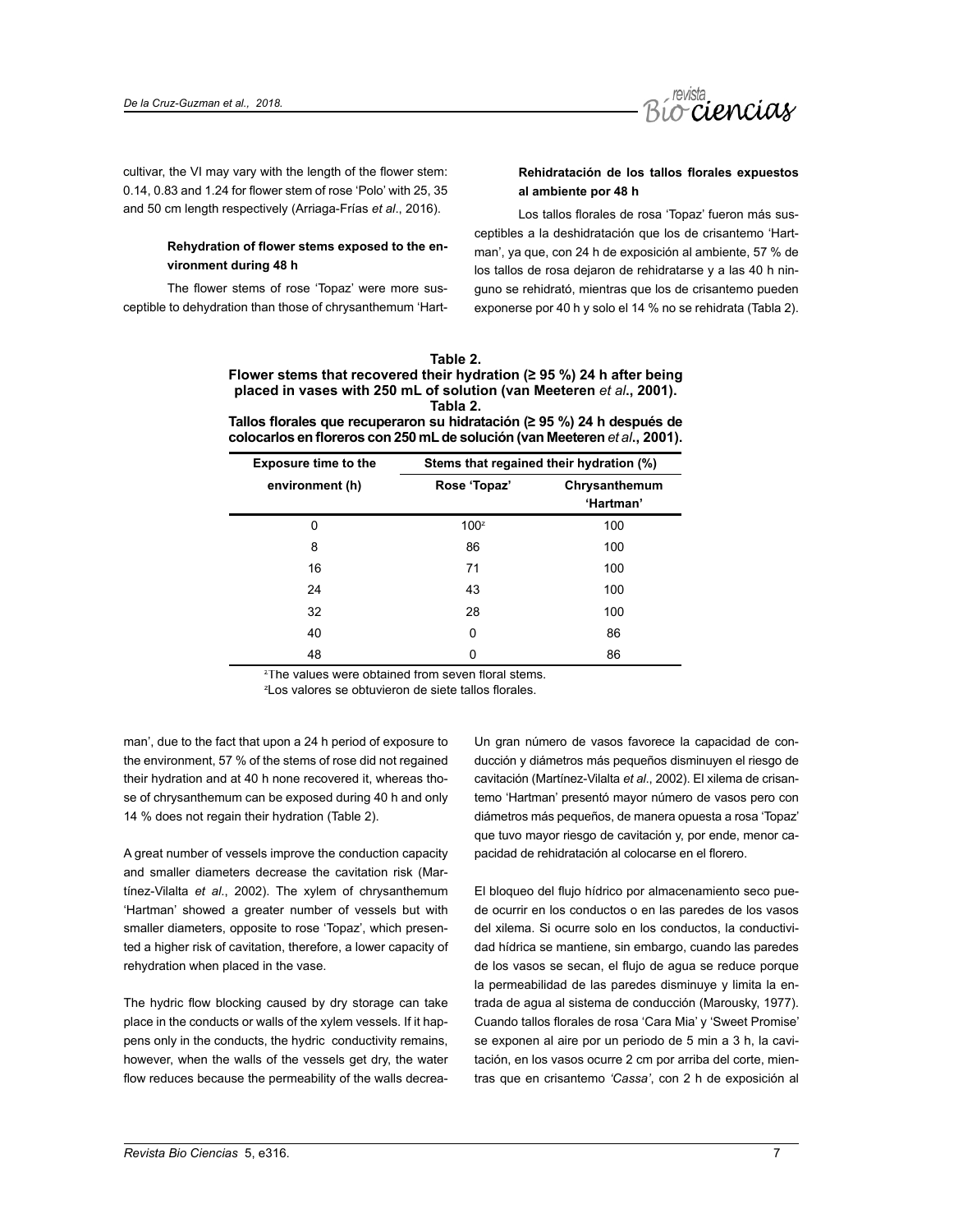

ses and limits the water inbound into conduction the system (Marousky, 1977). Then the flower stems of rose 'Cara Mia' and 'Sweet Promise' are exposed to air during a period of 5 min to 3 h, the cavitation in the vessels takes place 2 cm above the cut, whereas in chrysanthemum *'Cassa'*, after 2 h environmental exposure, only the hydric conductivity is reduced, without interrupting the water flow (van Doorn and Reid, 1995; van Meeteren *et al.*, 2006).

# **Moisture in flower stems exposed to the environment during 48 h**

Upon 40 h exposure to the environment, the leaves, stems and flower buds of chrysanthemum 'Hartman' kept a moisture ≥ 92 %. In rose 'Topaz' after 24 h, the moisture decreased 10, 20 y 30 % and after 40 h 17, 24 y 55 % in flower buds, stems and leaves, respectively (Table 3).

The larger leaf area (410 cm<sup>2</sup>) in rose 'Topaz' compared to chrysanthemum 'Hartman' (96 cm2 ) significantly contributed to moisture loss. The flower buds showed the least dehydration due to their compact shape, because the internal petals do not remain exposed to the environment. Durante the postharvest it is important to avoid flower stem dehydration, mainly in leaves, since both the cuticular and stomatal

ambiente, solo se reduce la conductividad hídrica, sin que se interrumpa el flujo de agua (van Doorn y Reid, 1995; van Meeteren *et al*., 2006).

# **Humedad en los tallos florales expuestos al ambiente por 48 h**

Con 40 h de exposición al ambiente, las hojas, tallos y botones florales de crisantemo 'Hartman' mantuvieron una humedad ≥ 92 %. En rosa 'Topaz' con 24 h, la humedad disminuyó 10, 20 y 30 % y a las 40 h 17, 24 y 55 % en botones florales, tallos y hojas respectivamente (Tabla 3).

El área foliar mayor (410 cm<sup>2</sup>) en rosa 'Topaz' comparada con crisantemo 'Hartman' (96 cm<sup>2</sup>) contribuyó significativamente a la pérdida de humedad. Los botones florales presentaron la menor deshidratación debido a su forma compacta, ya que los pétalos internos no quedan expuestos al ambiente. Durante la postcosecha es importante evitar la deshidratación del tallo floral, sobre todo de las hojas debido a que en estas se lleva a cabo la transpiración cuticular y estomática, y son los órganos con mayor superficie de exposición al ambiente (Fahn *et al*., 1986; Taiz *et al*., 2010). Tallos florales de rosa 'Polo' pueden almacenarse en seco

**Tabla 3. Table 3. Moisture content (%) in leaves, stems and flower buds of rose 'Topaz' and chrysanthemum 'Hartman' exposed at room temperature (20 ± 3 °C) for 48 h.**

| таріа э.                                                                      |  |  |  |  |  |
|-------------------------------------------------------------------------------|--|--|--|--|--|
| Contenido de humedad (%) en hojas, tallos y botones florales de rosa 'Topaz'  |  |  |  |  |  |
| y crisantemo 'Hartman' expuestos a temperatura ambiente (20 ± 3 °C) por 48 h. |  |  |  |  |  |

| Time (h)   | <b>Rose</b> |             |            | Chrysanthemum |           |            |
|------------|-------------|-------------|------------|---------------|-----------|------------|
|            | Leaves      | <b>Stem</b> | Flower bud | Leaves        | Stem      | Flower bud |
| 0          | 100 $a^z$   | 100a        | 100a       | 100a          | 100a      | 100a       |
| 8          | 95.88 ab    | 96.27 ab    | 94.36 ab   | 102.43 a      | 98.61 ab  | 99.69a     |
| 16         | 80.85 bc    | 84.86 bc    | 92.80 abc  | 102.06a       | 97.91 abc | $99.25$ ab |
| 24         | 70.12 c     | 79.89 c     | 89.46 abc  | 96.16 ab      | 96.58 bc  | 96.62 abc  |
| 32         | 63.32 c     | 77.99 c     | 86.17 bc   | 95.83 ab      | 97.20 bc  | 97.36 abc  |
| 40         | 45.20 d     | 75.97 c     | 83.33 c    | $92.25$ ab    | 95.60c    | 94.86c     |
| 48         | 23.71 e     | 76.58 c     | 82.61c     | 84.29 b       | 92.61 d   | 89.88 d    |
| <b>MSD</b> | 18.10       | 14.93       | 10.78      | 12.57         | 2.49      | 2.65       |
| VC         | 9.49        | 6.34        | 4.30       | 4.68          | 0.92      | 0.98       |

z The means followed by different letters, in each column, indicate significant differences (Tukey, 0.05). MSD, minimum significant difference; VC, variation coefficient. Each datum is the average of three repetitions.

z Medias seguidas por letras diferentes, en cada columna, indican diferencias significativas (Tukey, 0.05). DMS, diferencia mínima significativa; CV, coeficiente de variación. Cada dato es el promedio de tres repeticiones.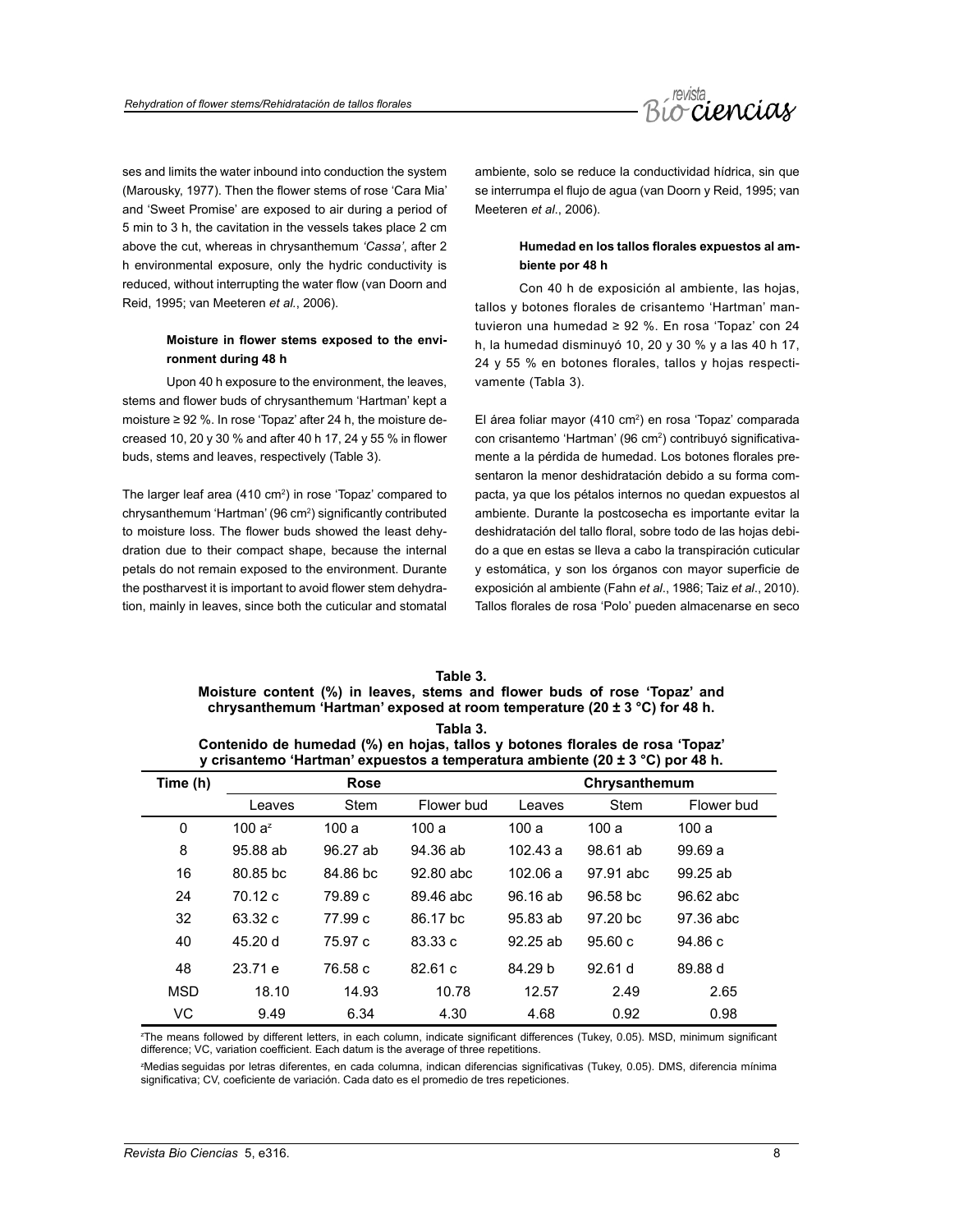

transpiration take place in them, and they are the organs with greater environmental exposure surface (Fahn *et al*., 1986; Taiz *et al*., 2010). Flower stems of rose 'Polo' can be stored in dry during 72 h with no effect in their vase life if they are wrapped with isolating materials, such as Kraft paper and black polyethylene bags to avoid dehydration (De la Cruz-Guzmán *et al*., 2016).

# **Temperature and relative humidity (RH) inside the packages, moisture content in stem flowers stored in dry within 1 and 7 d**

Inside the packages, Kraft paper and black polyethylene bags, the temperature kept at  $23 \pm 0.5$  °C and relative humidity at  $95 \pm 0.5$  %. Whereas the moisture content in flower stems of rose 'Topaz' and chrysanthemum 'Hartman' was ≥ 95 %, with no difference between storage times and all the stems rehydrated when placed in the vase with solution.

The initial transpiration humidified the Kraft paper while the plastic worked as an isolation that prevented water loss and improved hydration in flower stems stored at room temperature. The energy released by the respiration increases the temperature between 1 and 2 °C above the environmental temperature, the oxygen decrease and  $CO_{2}$  increase, produce a modified atmosphere that extends the storage time, compared with the flower stems exposed to the environment without any wrapping (Goszcynska *et al*., 1983; Rudnicki *et al*., 1986; Lange, 2000).

# **Fresh weight (FW) and solution absorption rate (SAR)**

On day 2, the stems of rose 'Topaz' stored within 1 and 7 d increased their fresh weight in 6 % with respect to the control. From day 4, the control and those stored during 1 or 3 d had a FW significantly higher compared to those stored in dry at room temperature, during 4 d or more (Figure 1 A).

In chrysanthemum 'Hartman', the FW kept between 92 and 99 % no matter the time in storage. On day 6, the FW increased (Figure 1 B) due to a 3 cm cut made on the base of each flower stem, which suggest the elimination of embolism, hydric flow increase and longer vase life (van Doorn and Han*,* 2011). The stem cut was also made in rose but the FW did not increase.

The flower stems of rose 'Topaz', stored during 1 or 3 d, had an inicial absorption rate (day 1) of 0.62 to 0.67 mL  $g^{-1}$  d<sup>-1</sup>

por 72 h sin efecto en su vida de florero, siempre que se envuelvan con materiales aislantes, como papel kraft y bolsas de polietileno negro, para evitar la deshidratación (De la Cruz-Guzmán *et al*., 2016).

> **Temperatura y humedad relativa (HR) dentro de los paquetes, contenido de humedad en los tallos florales almacenados en seco entre 1 y 7 d**

Dentro de los paquetes, papel kraft y bolsas de polietileno negro, la temperatura se mantuvo en 23 ± 0.5 °C y la humedad relativa en 95 ± 0.5 %. Mientras que el contenido de humedad en los tallos florales de rosa 'Topaz' y crisantemo 'Hartman' fue ≥ 95 %, sin diferencias entre tiempos de almacenamiento y todos los tallos se rehidrataron al colocarse en la solución del florero.

La transpiración inicial humedeció el papel kraft, mientras que el plástico funcionó como aislante que evitó la pérdida de agua y mejoró la hidratación de los tallos florales almacenados a temperatura ambiente. La energía liberada por la respiración incrementa la temperatura entre 1 y 2 °C por arriba de la del ambiente, la disminución de oxígeno y el incremento de CO<sub>2</sub> generan una atmósfera modificada que extiende el tiempo de almacenamiento, comparado con tallos florales que se exponen al ambiente sin envoltura alguna (Goszcynska *et al*., 1983; Rudnicki *et al*., 1986; Lange, 2000).

# **Peso fresco (PF) y tasa de absorción de la solución (TAS)**

En el día 2, los tallos de rosa 'Topaz' almacenados entre 1 y 7 d incrementaron 6 % su peso fresco con respecto al control. A partir del día 4, el control y los que se almacenaron por 1 o 3 d tuvieron un PF significativamente mayor comparado con los que se almacenaron en seco a temperatura ambiente, por 4 d o más (Figura 1 A).

En crisantemo 'Hartman', el PF se mantuvo entre 92 y 99 % sin importar el tiempo de almacenamiento. En el día 6, el PF se incrementó (Figura 1 B) debido a que se realizó un recorte de 3 cm en la base de cada tallo floral, lo cual sugiere eliminación de embolismo, incremento del flujo hídrico y mayor vida de florero (van Doorn y Han, 2011). En rosa también se realizó el recorte del tallo pero no se incrementó el PF.

Los tallos florales de rosa 'Topaz', almacenados por 1 o 3 d, tuvieron una tasa de absorcion inicial (día 1) de 0.62 a 0.67 mL  $g^{-1}$  d<sup>-1</sup> y final (día 10) de 0.16 a 0.19 mL  $g^{-1}$  d<sup>-1</sup>, significativamente mayor comparada con los que se almacenaron a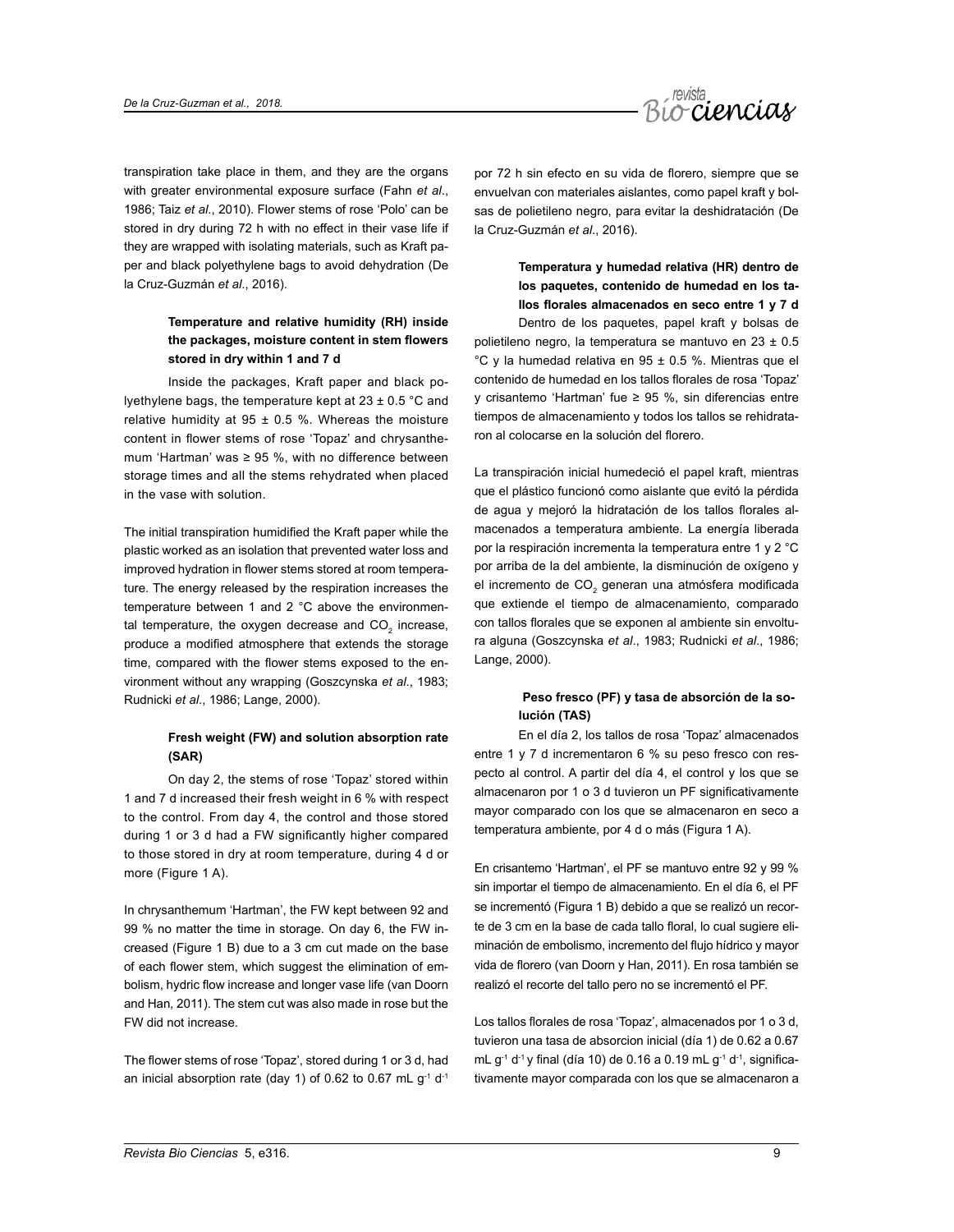

- **Figure 1. Fresh weight of rose 'Topaz' (A) and chrysanthemum 'Hartman' (B) flower stems with dry storage at room temperature (20 ± 3 °C) between 0 (control) and 7 d. Each datum is the average of 7 repetitions ± standard error. Means with different letters indicate significant differences (Tukey, 0.05).**
- **Figura 1. Peso fresco en tallos florales de rosa 'Topaz' (A) y crisantemo 'Hartman' (B) con al macenamiento seco a temperatura ambiente (20 ± 3 °C) entre 0 (control) y 7 d. Cada dato es el promedio de 7 repeticiones ± error estándar. Medias con letras diferentes indican diferencias significativas (Tukey, 0.05).**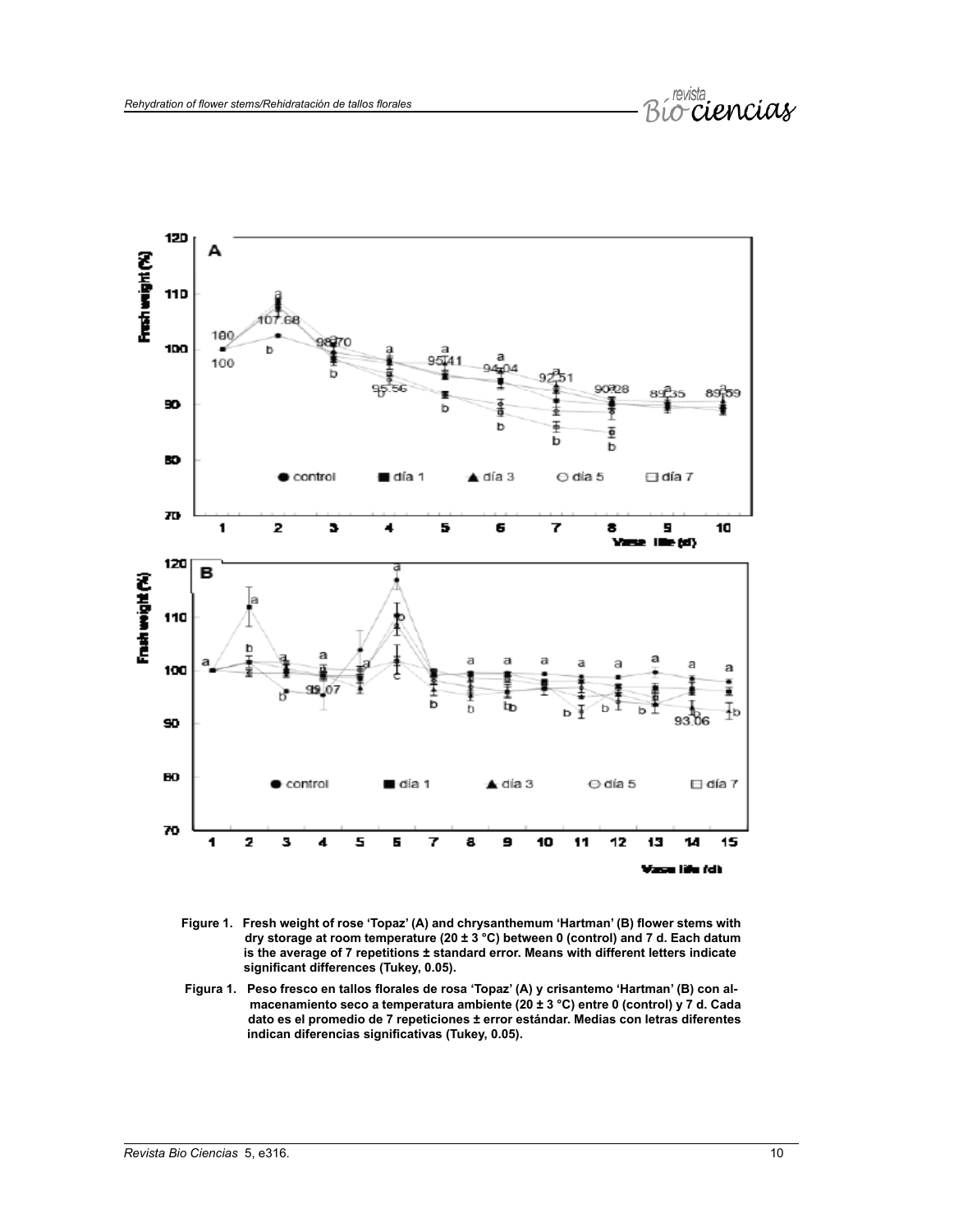

and final (day 10) of 0.16 to 0.19 mL  $q^{-1}$  d<sup>-1</sup>, significantly higher compared to those stored at room temperature during 4 d or more, whose inicial and final absorption rate varied within 0.49 to 0.56 and 0.13 to 0.15 mL  $g^{-1}$  d<sup>-1</sup> respectively. In chrysanthemum 'Hartman' the absosption rate in flower stems stored in dry during 1 or 7 d at room temperature, varied between 0.10 and 0.16 mL  $q^{-1}$  d<sup>-1</sup> with no differences between treatments.

During their vase life (VL), the stems increase their FW and after a few days they decrease. Those which maintain their FW for a longer time will have a longer VL because the methabolic processes that supply energy to the petals, develop better when the flower stems are hydrated (van Meeteren *et al*., 1999; Ichimura and Shimizu-Yumoto, 2007; Taiz *et al*., 2010). In this case, the stems of rose 'Topaz' stored from 1 to 3 d had a higher fresh weight, water absorption and VL compared to those stored during 4 d or more. In chrysanthemum 'Hartman', the fresh weight and the absorption rate were similar in all treatments, which lead to a similar VL in the stems stored during 1 or 6 d.

#### **Flower opening index (OI) and vase life (VL)**

In chrysanthemum 'Hartman' the flower opening index was ≥ 0.94, whereas in rose 'Topaz' it varied from 0.85 to 0.99 with no significant differences in both cases (Table 4). The closer to 1.0 the opening index is, the closer the flower bud was to its maximum opening.

Regarding vase life, the flower stems of rose 'Topaz' lasted from 9.40 to 9.85 d when stored from 0 to 3 d at room temperature. On the fourth day, the VL reduced to 8.7 d and from the fifth day it decreased 2.5 d with respect to the control. The flower stems of chrysanthemum 'Hartman' kept a VL of 19.4 to 21.4 d when they were stored from 0 a 6 d. With 7 d of storage, the VL reduced to 16.7 d (Table 4).

The flower stems with longer vase life kept higher absorption rates and fresh weight, confirming that the senescence symptoms relate with stem dehydration and an imbalance between the absorption and transpiration rates (Shobha and Gowda, 1993). When the absorption rate is lower than the transpiration rate, a hydric imbalance occurs, the senescence accelerates and the vase life decreases. The water flow contributes to distribution of sugars that supply energy for the flower opening and longevity (Pun and Ichimura*,* 2003; Ichimura and Shimizu-Yumoto, 2007; Juárez *et al.,* 2008).

temperatura ambiente, por 4 d o más, cuya tasa de absorción inicial y final fluctó entre 0.49 a 0.56 y 0.13 a 0.15 mL g-1 d-1 respectivamente. En crisantemo 'Hartman', la tasa de absorción en los tallos florales almacenados en seco, por 1 o 7 d, a temperatura ambiente fluctúo entre 0.10 y 0.16 mL  $q^{-1}$  d<sup>-1</sup> sin diferencias entre tratamientos.

Durante su vida de florero (VF), los tallos incrementan su PF y a los pocos días lo disminuyen. Aquellos que mantienen su PF por más tiempo obtendrán una VF más larga, ya que los procesos metabolicos que aportan energía a los pétalos se desarrollan mejor cuando los tallos florales estan hidratados (van Meeteren *et al*., 1999; Ichimura y Shimizu-Yumoto, 2007; Taiz *et al*., 2010). En este caso, los tallos de rosa 'Topaz' almacenados de 1 a 3 d tuvieron mayor peso fresco, absorción de agua y VF comparados con los que se almacenaron por 4 d o más. En crisantemo 'Hartman', el peso fresco y la tasa de absorción fueron similares en todos los tratamientos, lo que conllevó a similar VF en los tallos que se almacenaron por 1 o 6 d.

#### **Índice de apertura floral (IA) y vida de florero (VF)**

En crisantemo 'Hartman' el índice de apertura floral fue ≥ 0.94, mientras que en rosa 'Topaz' fluctúo de 0.85 a 0.99 sin diferencias significativas en ambos casos (Tabla 4). Mientras más próximo a 1.0 sea el índice de apertura, significa que el botón floral estuvo más cercano a su apertura máxima.

Con respecto a la vida de florero, los tallos florales de rosa 'Topaz' duraron de 9.40 a 9.85 d cuando se almacenaron de 0 a 3 d a temperatura ambiente. Al cuarto día, la VF se redujo a 8.7 d y a partir del quinto día disminuyó 2.5 d con respecto al control. Los tallos florales de crisantemo 'Hartman' mantuvieron una VF de 19.4 a 21.4 d cuando se almacenaron de 0 a 6 d. Con 7 d de almacenamiento, la VF se redujo a 16.7 d (Tabla 4).

Los tallos florales, con mayor vida de florero, mantuvieron tasas de absorción y pesos frescos mayores, con lo cual se confirma que los síntomas de senescencia se relacionan con la deshidratación del tallo y un desbalance entre las tasas de absorción y transpiración (Shobha y Gowda, 1993). Cuando la tasa de absorción es menor que la de transpiración ocurre un desbalance hídrico, la senescencia se acelera y la vida de florero disminuye. El flujo de agua contribuye a la distribución de azúcares que aportan la energía para la apertura y longevidad floral (Pun y Ichimura*,* 2003; Ichimura y Shimizu-Yumoto, 2007; Juárez *et al.,* 2008).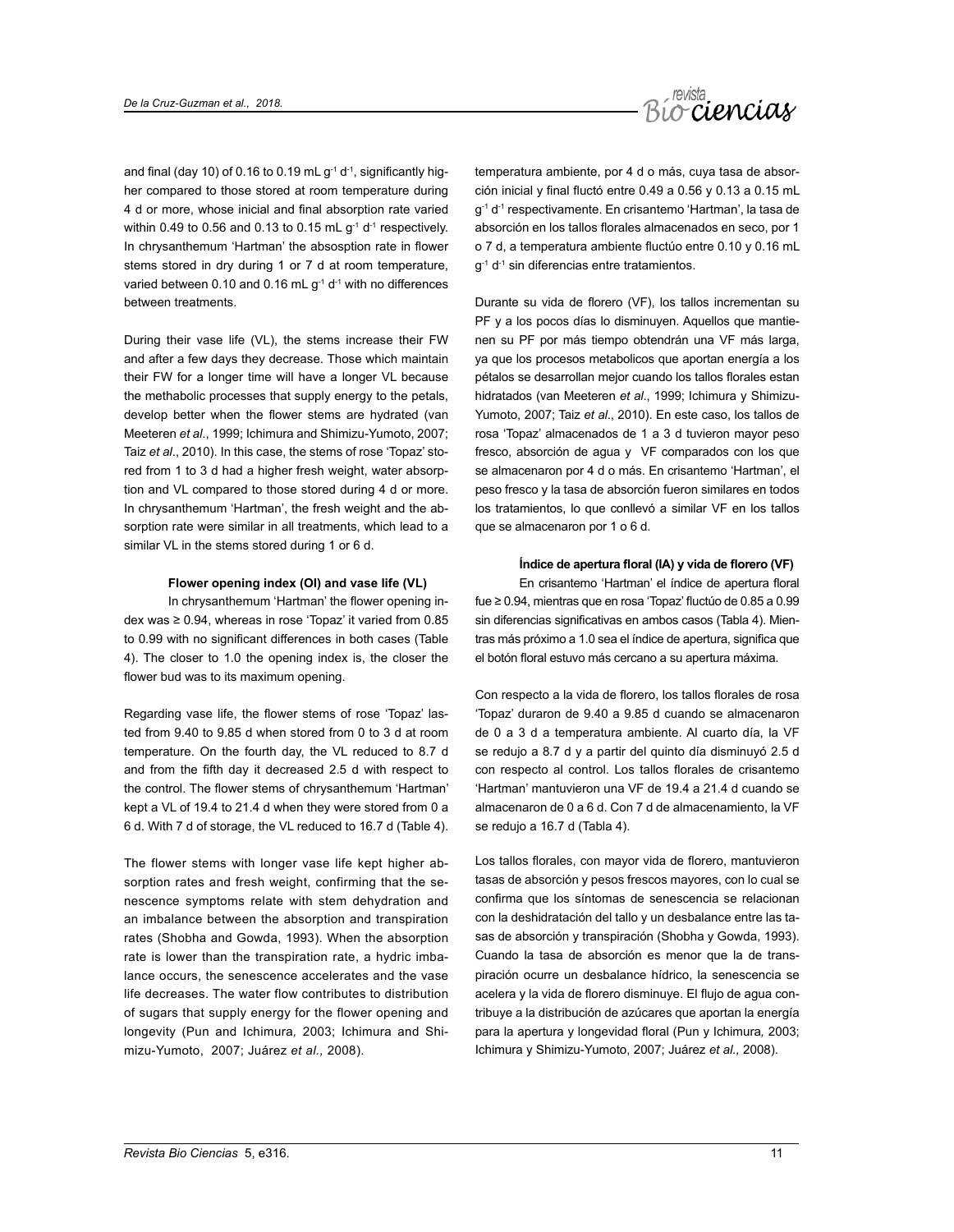

# **Table 4.**

# **Floral opening index (OI) and vase life (VL) on rose 'Topaz' and chrysanthemum 'Hartman' stems with dry storage at room temperature (20 ± 3 °C) for 7 d.**

| Tabla 4.                                                           |
|--------------------------------------------------------------------|
| Índice de apertura floral (IA) y vida de florero (VF) en tallos de |
| rosa 'Topaz' y crisantemo 'Hartman' almacenados en seco a          |
| temperatura ambiente (20 $\pm$ 3 °C) por 7 d.                      |

| Time of storage<br>(d) | Rose 'Topaz' |                   |       | Chrysanthemum 'Hartman' |
|------------------------|--------------|-------------------|-------|-------------------------|
|                        | ΟI           | VL                | ΟI    | VL                      |
| 0 (control)            | $0.96a^z$    | 9.85a             | 0.97a | 21.42a                  |
| 1                      | 0.99a        | 9.71a             | 0.98a | 20.71a                  |
| $\overline{2}$         | 0.92a        | 9.40a             | 0.94a | 19.57 a                 |
| 3                      | 0.93a        | 9.50a             | 0.95a | 20.14a                  |
| 4                      | 0.88a        | 8.70 a            | 1.05a | 19.35 a                 |
| 5                      | 0.88a        | 7.70 b            | 1.02a | 19.85a                  |
| 6                      | 0.91a        | 7.30 b            | 0.97a | 20.71a                  |
| 7                      | 0.85a        | 7.20 <sub>b</sub> | 0.99a | 16.71 b                 |
| <b>MSD</b>             | 0.18         | 1.80              | 0.12  | 4.33                    |
| VC                     | 14.30        | 14.27             | 7.92  | 13.74                   |

z The means followed by different letters, in each column, indicate significant differences (Tukey, 0.05). MSD, minimum significant difference; VC, variation coefficient. Each datum is the average of seven repetitions. z Medias seguidas por letras diferentes, en cada columna, indican diferencias significativas (Tukey, 0.05). DMS, diferencia mínima significativa; CV, coeficiente de variación. Cada dato es el promedio de siete repeticiones.

In the vase, the average life of rose and chrysanthemum without any preservative is 10 and 20 d (De-La-Cruz-Guzmán, 2015). The flower stems of rose 'Topaz' and chrysanthemum 'Hartman' can be stored in dry at room temperature during 3 and 6 d without detriment in their vase life.

### **Conclusions**

The leaves are the organs which lose the greatest amount of water when the flower stems are exposed to room temperature. For such reason, rose 'Topaz' is more susceptible to dehydration tan chrysanthemum 'Hartman'.

The diameter and area of the vessel elements are larger in the stems of rose 'Topaz', which favors cavitation En el florero la vida promedio de rosa y crisantemo sin aplicar ningún preservante es de 10 y 20 d (De-La-Cruz-Guzmán, 2015). Los tallos florales de rosa 'Topaz' y crisantemo 'Hartman' pueden almacenarse, en seco a temperatura ambiente, por 3 y 6 d sin detrimento en su vida de florero.

# **Conclusiones**

Las hojas son los órganos que pierden la mayor cantidad de agua cuando los tallos florales se exponen a temperatura ambiente. Por esta razón, rosa 'Topaz' es más sensibles a la deshidratación que crisantemo 'Hartman'.

El diámetro y el área de los elementos de vaso son mayores en los tallos de rosa 'Topaz', lo que favorece la cavita-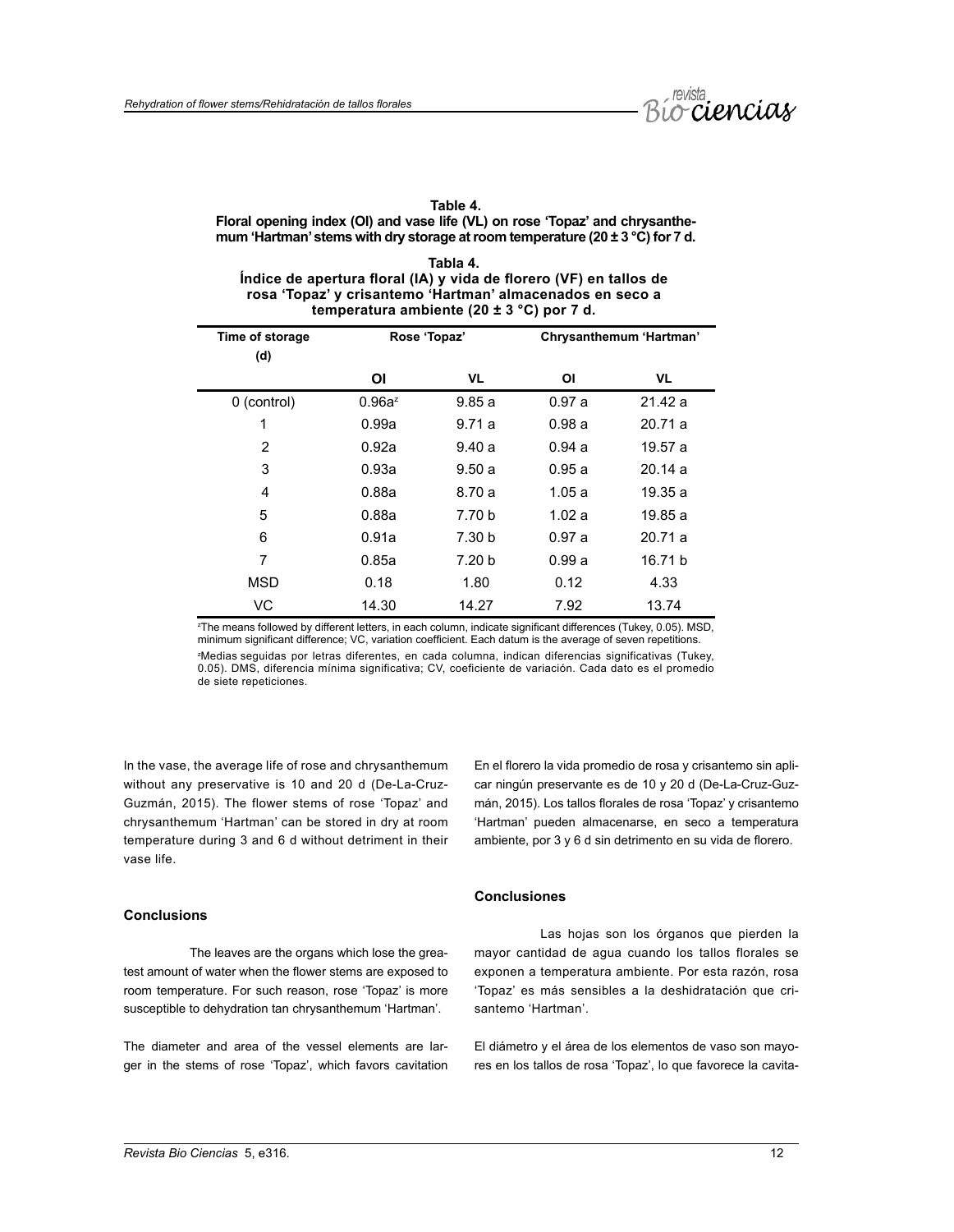

and complicates their hydration in the vase, compared to chrysanthemum 'Hartman'.

For locations where water availability is scarce or where there are no freezing rooms, it is recommended to harvest stems of rose 'Topaz' and chrysanthemum 'Hartman', selected by length, packing them in Kraft paper and black polyethylene bags and storing them in dry at room temperature (20  $\pm$  3 °C) during 3 and 6 d respectively. This way, the available resources are optimized without affecting vase life.

ción y dificulta su hidratación en el florero comparado con crisantemo 'Hartman'.

Para sitios donde la disponibilidad de agua es escasa o que no se cuente con cámaras frigoríficas, se propone cosechar los tallos de rosa 'Topaz' y crisantemo 'Hartman', seleccionarlos por longitud, empaquetarlos con papel kraft y bolsas de polietileno negro y almacenarlos en seco a temperatura ambiente (20  $\pm$  3 °C) por 3 y 6 d respectivamente. De esta manera se optimizan los recursos disponibles sin afectar la vida de florero.

### **References**

- Arriaga-Frías, A., De-La-Cruz-Guzmán, G.H. *and* Mandujano-Piña, M. (2016). Conductividad hidráulica en tallos florales de rosa cv. 'Polo' con diferente longitud. *Revista Fitotecnia Mexicana*, 39(3): 233-239. [http://www.redalyc.org/](http://www.redalyc.org/articulo.oa?id=61046936007) [articulo.oa?id=61046936007](http://www.redalyc.org/articulo.oa?id=61046936007)
- Burana, C., Kurokura, T., Yamaki, Y. *and* Yamane, K. (2014). Modified atmosphere (MA) and 1-Methylcyclopropene (1-MCP) Combination treatment extends the postharvest life of carnations. *Environ. Control Biol*. 52(3): 131-136. DOI: [10.2525/ecb.52.131](https://doi.org/10.2525/ecb.52.131)
- Carlquist, S. (1977). Ecological factors in wood evolution: A floristic approach. *American Journal of Botany,* 64(7): 887-896. DOI: [10.2307/2442382](https://www.jstor.org/stable/2442382)
- Cevallos, J. C. *and* Reid, M. S. (2000). Effects of temperature on the respiration and vase life of narcissus flowers. *Acta Hort.*  517: 335-342. [https://www.actahort.org/books/517/517\\_42.htm](https://www.actahort.org/books/517/517_42.htm)
- Cohen, G., Mascarini, L. *and* Xifreda, C. C. (2012). Anatomía y micromorfología de hojas y tallos de dos cultivares de *Rosa hybrida* L. para flor de corte. *Revista Internacional de Botánica Experimental,* 81(2): 199-204. [http://www.scielo.](http://www.scielo.org.ar/pdf/phyton/v81n2/v81n2a10.pdf) [org.ar/pdf/phyton/v81n2/v81n2a10.pdf](http://www.scielo.org.ar/pdf/phyton/v81n2/v81n2a10.pdf).
- De la Cruz-Guzmán, G.H. (2015). Respuesta fisiológica y bioquímica al manejo seco en siete cultivares de *Rosa hybrida* L. (Tesis de doctorado). Colegio de Posgraduados. Texcoco, Estado de México. 181 p.
- De la Cruz-Guzmán, G. H., Arévalo-Galarza, M. L., Peña-Valdivia, C. B., Castillo-González, A. M., Colinas-León, M. T. *and* Mandujano-Piña, M. (2016). Influencia del manejo seco a dos temperaturas y longitud del tallo en la vida de florero de rosa 'Polo'. *Revista Bio Ciencias,* 4(1): 27-39. DOI: [10.15741/revbio.04.01.03](http://revistabiociencias.uan.mx/index.php/BIOCIENCIAS/article/view/195/248)
- Fahn, A., Werker, E. *and* Baas, P. (1986). Wood anatomy and identification of trees and shrubs from Israel and adjacent regions. Israel: Ed. Israel Academy of Sciences and Humanities, 221 p.
- Faragher, J. D., Mayak, S., Tirosh, T. *and* Halevy, A. H. (1984). Cold storage of rose flowers: Effects of cold storage and water loss on opening and vase life of 'Mercedes' roses. *Scientia Horticulturae* 24(3): 369-378. DOI: [10.1016/0304-4238\(84\)90122-5](https://www.sciencedirect.com/science/article/pii/0304423884901225?via%3Dihub)
- Goszcynska, D. *and* Rudnicki, R. M. (1983). Long term cool storage of bud-cut carnations. *Acta Horticulturae,* 141: 203-212. DOI: [10.17660/ActaHortic.1983.141.27](https://doi.org/10.17660/ActaHortic.1983.141.27)
- Hacke, U. G., Sperry, J. S., Pockman, W. T., Davis, D. *and* McCulloh, K. A. (2001). Trends in wood density and structure are linked to prevention of xylem implosion by negative pressure. *Oecologia,* 126: 457-461. DOI: [10.1007/](https://sites.ualberta.ca/~hacke/pdf/Oecologia2001.pdf) [s004420100628](https://sites.ualberta.ca/~hacke/pdf/Oecologia2001.pdf)
- Hargrave, K. R., Kolb, K. J., Ewers, F. W. *and* Davis, S. D. (1994). Conduct diameter and drought-induce embolism in Salvia mellifera Greene (Labiatae). *New Phytol.* 126: 695-705.
- Hernández-Hernández, F., Arévalo-Galarza, M. L., Colinas-León, M. T., Zavaleta-Mancera, H. A., *and* Valdes-Carrasco, J. (2009). Diferencias anatómicas y uso de soluciones de pulso en dos cultivares de rosa (*Rosa sp*.). *Revista Chapingo. Serie horticultura,* 15: 11-16. <http://www.scielo.org.mx/pdf/rcsh/v15nspe/v15nspea3.pdf>.
- Ichimura, K. *and* Shimizu-Yumoto, H. (2007). Extension of the vase life of cut roses by treatment with sucrose before and during simulated transport. *Bull National Institute Florida Science,* 7: 17-27. [https://www.naro.affrc.go.jp/public](https://www.naro.affrc.go.jp/publicity_report/publication/files/naro-se/NIFS07-03.pdf)[ity\\_report/publication/files/naro-se/NIFS07-03.pdf](https://www.naro.affrc.go.jp/publicity_report/publication/files/naro-se/NIFS07-03.pdf).
- Jedrzejuk, A., Rochala, J., Zarkrzewski, J. *and* Rabiza-Swider, J. (2012). Identification of xylem occlusions occurring in cut clematis (*Clematis* L., *Ranunculaceae* Juss.) stems during their vase life. *The Scientific World Journal,* 12: 1-12. DOI: [10.1100/2012/749281](http://dx.doi.org/10.1100/2012/749281)